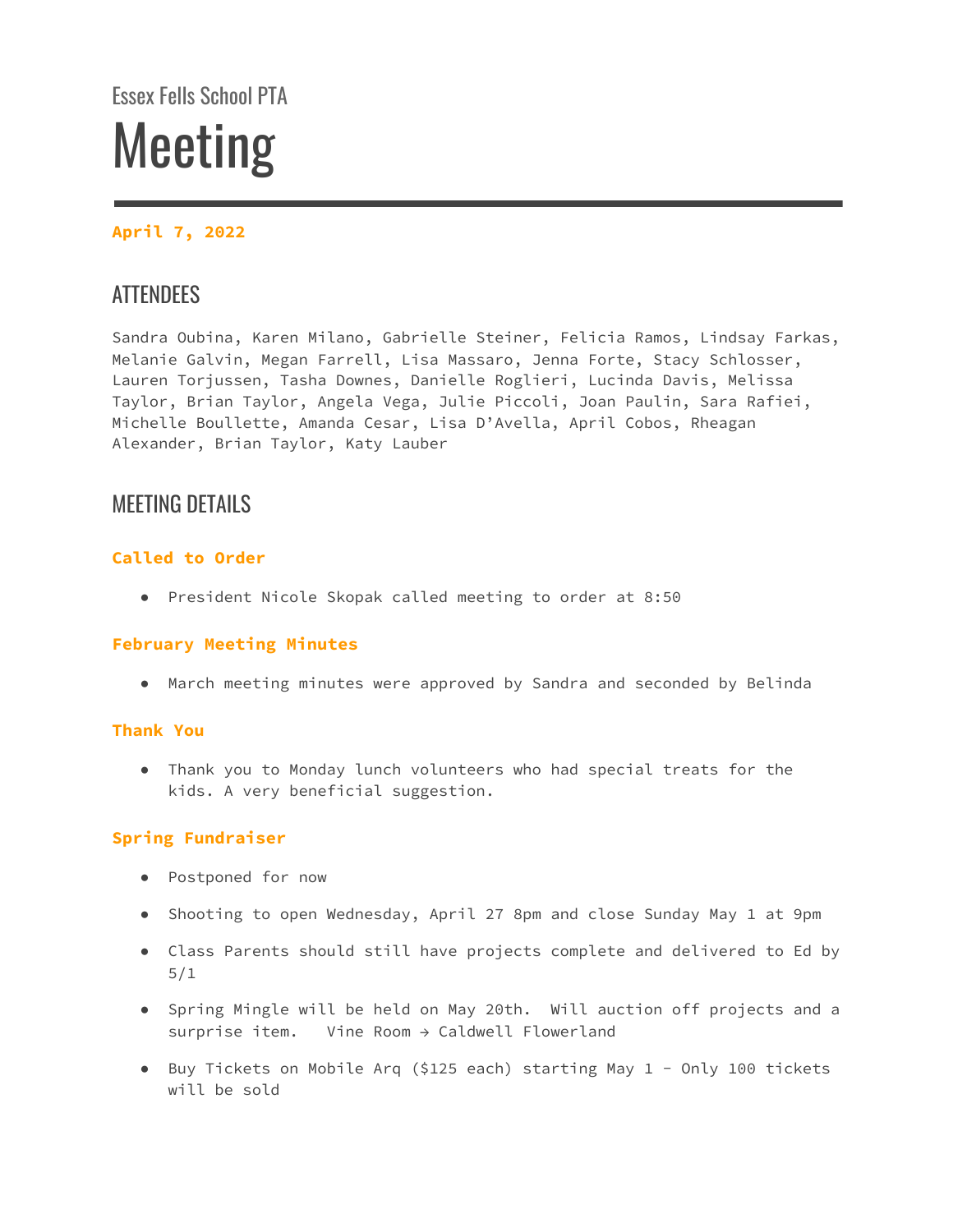- Playground goal \$40k. We will go ahead with this initiative so we can dedicate it to Mr. V.
- Playground donation button on Mobilearq

#### **Art & Tech Show**

- Volunteers needed Monday, June 13 & Tuesday, June 14
- Sign Up Genius will be circulated through WAAG &P Sunday emails

#### **Egg Hunt**

- Will go on for the little ones, April 11 Raindate April 12
- Melissa Solmeinski Chairperson
- Parents are invited to attend and encouraged to take pictures for the yearbook
- 6th grade to hide the eggs
- Easter Bunny will make an appearance. Please bring baskets

#### **Yearbook**

- Upload photos to the entourage app
- Instructions will be put in the WAAG for any new families

#### **Open Board Seats**

- Gabrielle Steiner Secretary & Belinda O'Donnell VP
- Will be inducted in the May meeting

#### **School Supplies**

- Will go on sale Monday 4/25
- Teachers have a list with needs for each grade. PIck your child's grade next year, order & done.

#### **Teacher Appreciation**

- We would like to still provide this for the teachers
- Monday Breakfast / Friday LUnch ½ day hosted at the Caseys